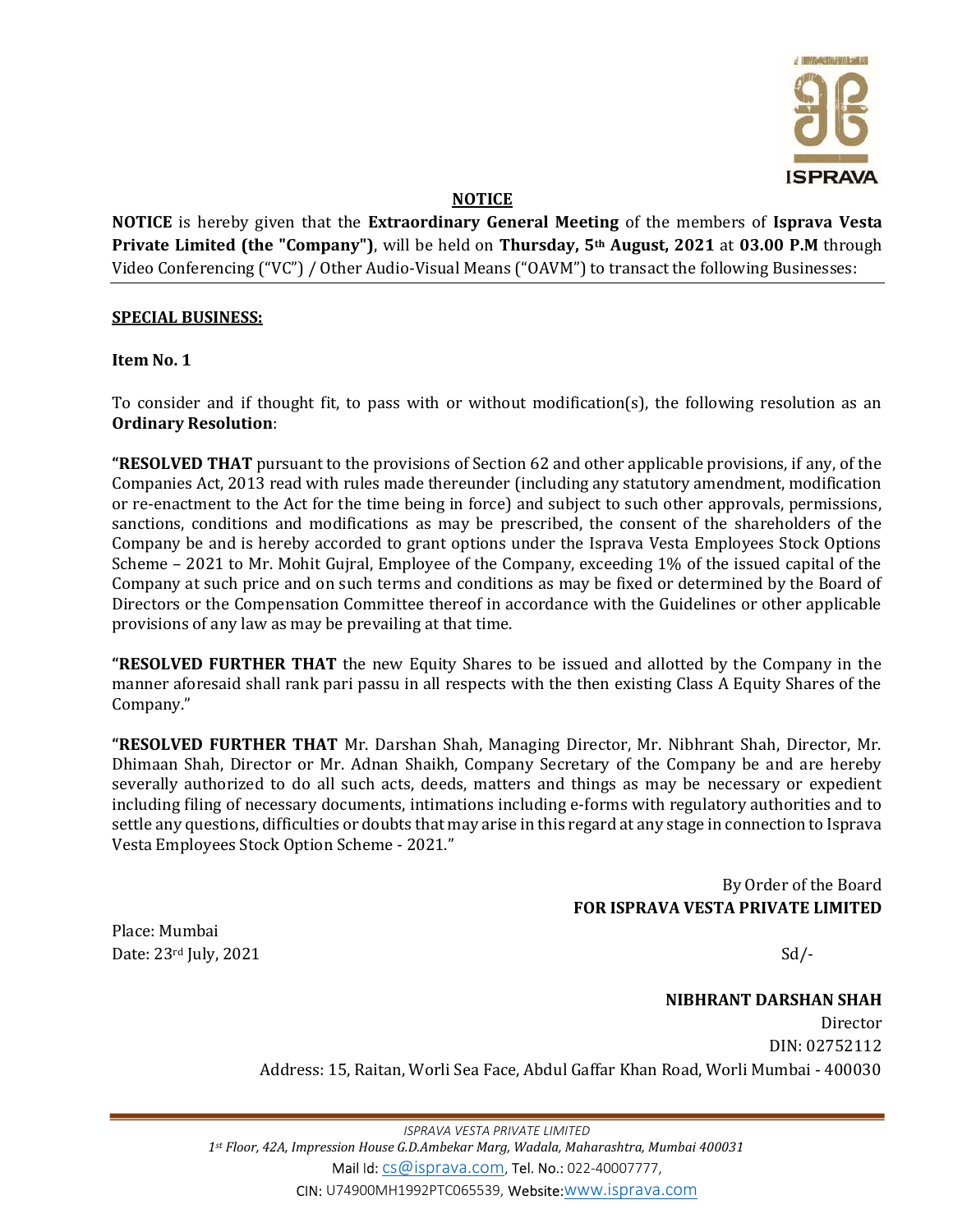

## Note:

- 1. In view of the continuing Covid-19 pandemic, the Ministry of Corporate Affairs ("MCA") has vide its circular dated May 5, 2020 read with circulars dated April 8, 2020, April 13, 2020, June 15, 2020, September 28, 2020, December 31, 2020 and June 23, 2021 (collectively referred to as "MCA Circulars") permitted the holding of the Extra Ordinary General Meeting ("EGM") through VC/OAVM, without the physical presence of the members at a common venue. In compliance with the provisions of the Companies Act, 2013 and MCA circulars, the EGM of the Company is being held through VC/OAVM. The deemed venue for the EGM shall be the Corporate/Registered Office of the Company at First Floor, 42A, Impression House, G. D. Ambekar Marg, Wadala, Mumbai- 400031.
- 2. Pursuant to the provisions of the Act, a member entitled to attend and vote at the EGM is entitled to appoint a proxy to attend and vote on his/her behalf and the proxy need not be a member of the Company. Since the EGM being held pursuant to the MCA Circulars through VC/OAVM, physical attendance of members has been dispensed with. Accordingly, the facility for appointment of proxies by the members will not be available for the EGM and hence the proxy form and attendance slip are not annexed to this notice.
- 3. In case of joint holders, the member whose name appears as the first holder in the order of names as per the Register of Members of the Company will be entitled to vote at the EGM.
- 4. Members attending EGM through VC/OAVM shall be counted for the purpose of reckoning the quorum under section 103 of the Act.
- 5. In line with the MCA Circulars, the Notice calling the EGM has been uploaded on the website of the Company at www.isprava.com
- 6. Corporate members are required to send a scanned copy of its Board Resolution authorizing its representative to attend the EGM through VC/OAVM on its behalf and vote through show of hands or poll, if demanded.
- 7. A Statement pursuant to Section 102 (1) of the Companies Act, 2013 ("the Act"), relating to the Special Business to be transacted at the Meeting is annexed hereto.
- 8. All documents referred to in the Notice will be available electronically for inspection without any fee by the members from the date of circulation of this Notice up to the date of EGM. Members seeking to inspect such documents can send an email to **cs@isprava.com**
- 9. Members are requested to intimate changes, if any, pertaining to their name, postal address, email address, telephone/mobile numbers, Permanent Account Numbers (PAN), nominations, Power of Attorney to the Company for the shares held in physical form at the email address of the Company i.e. cs@isprava.com
- 10. In case of the shareholders whose email ids are not registered, can write to the Company along with the Folio No., Name of shareholder, scanned copy of the share certificate (front and back), PAN (self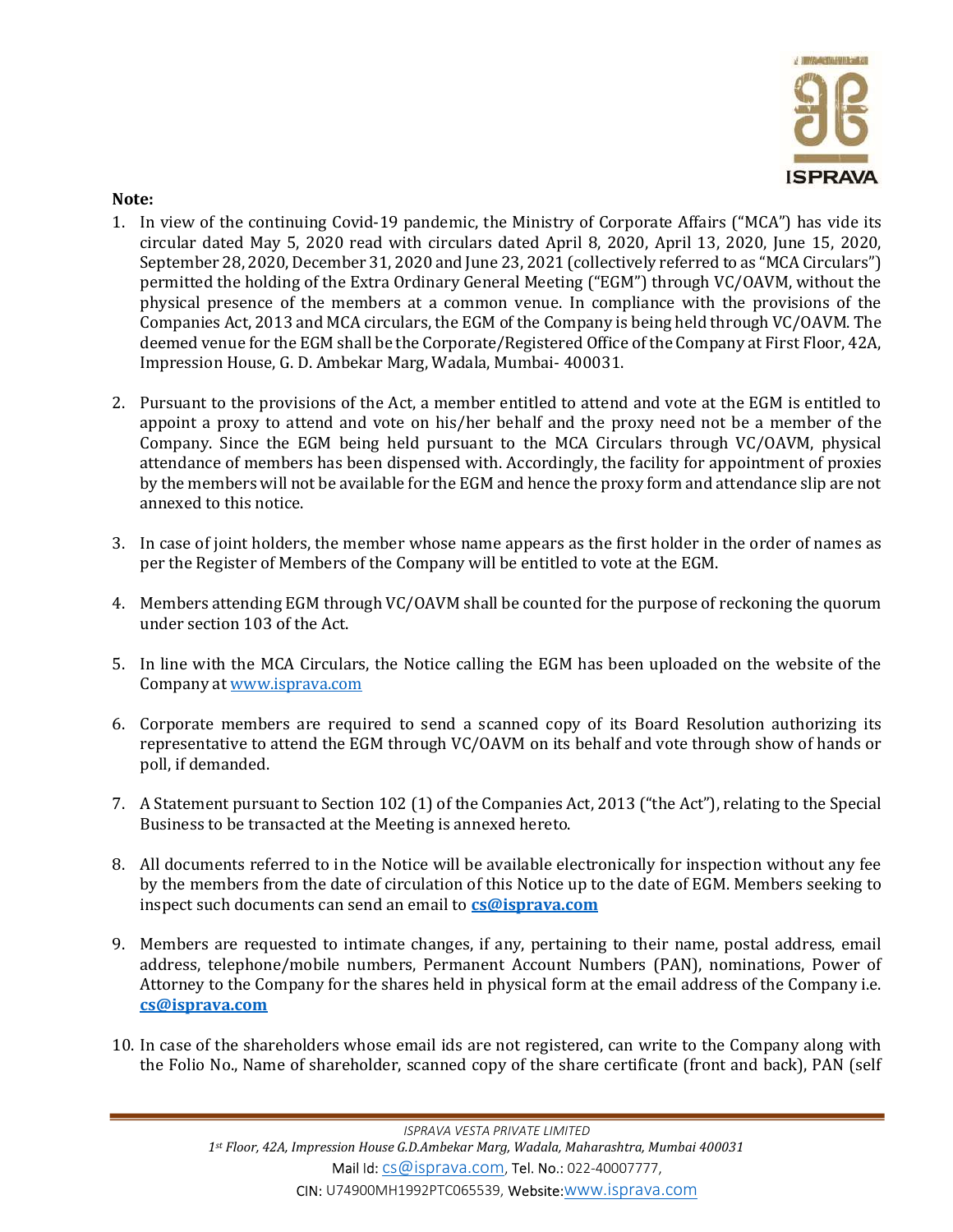

attested scanned copy of PAN card), AADHAR (self-attested scanned copy of Aadhar Card) by email to cs@isprava.com or can contact Mr. Adnan Shaikh, Company Secretary at +91 9321318380.

11. Since the EGM will be held through VC/ OAVM, the route map of the venue of the Meeting is not annexed hereto.

## 12. Procedure for VC/OAVM:

- a. Facility for joining the meeting shall be kept open at least 15 minutes before start time of the meeting till 15 mins after the start time.
- b.  $\cos\omega$  cs  $\cos\omega$  is the designated e-mail address of the Company for this EGM to convey the vote, if poll is demanded in the meeting.
- c. If poll is demanded, votes can be casted by the members only through their registered e-mail address with the Company. Format of poll paper in Form no. MGT-12 is annexed with the notice and would be used only if Poll is demanded in meeting.
- d. If more than 50 members are present in the meeting, voting through poll will be mandatory.
- e. Members may contact Mr. Adnan Shaikh, Company Secretary (Contact no. +91 9321318380) for any assistance using technology before or during the meeting.
- f. The meeting shall be held on a Google meet platform and the link to join the shareholders meeting is as below:

(Link emailed to shareholders)

## Video Conference dial-in instructions:

- a. Click on the google meet link given as above.
- b. You will be connected to Extra Ordinary General Meeting.
- c. If you are joining from laptop/desktop, please use 'Google Chrome' browser. If you are joining through a mobile phone / handheld device, please join through 'Google Meet' application.
- d. If you get disconnected for any reason, you can re-join.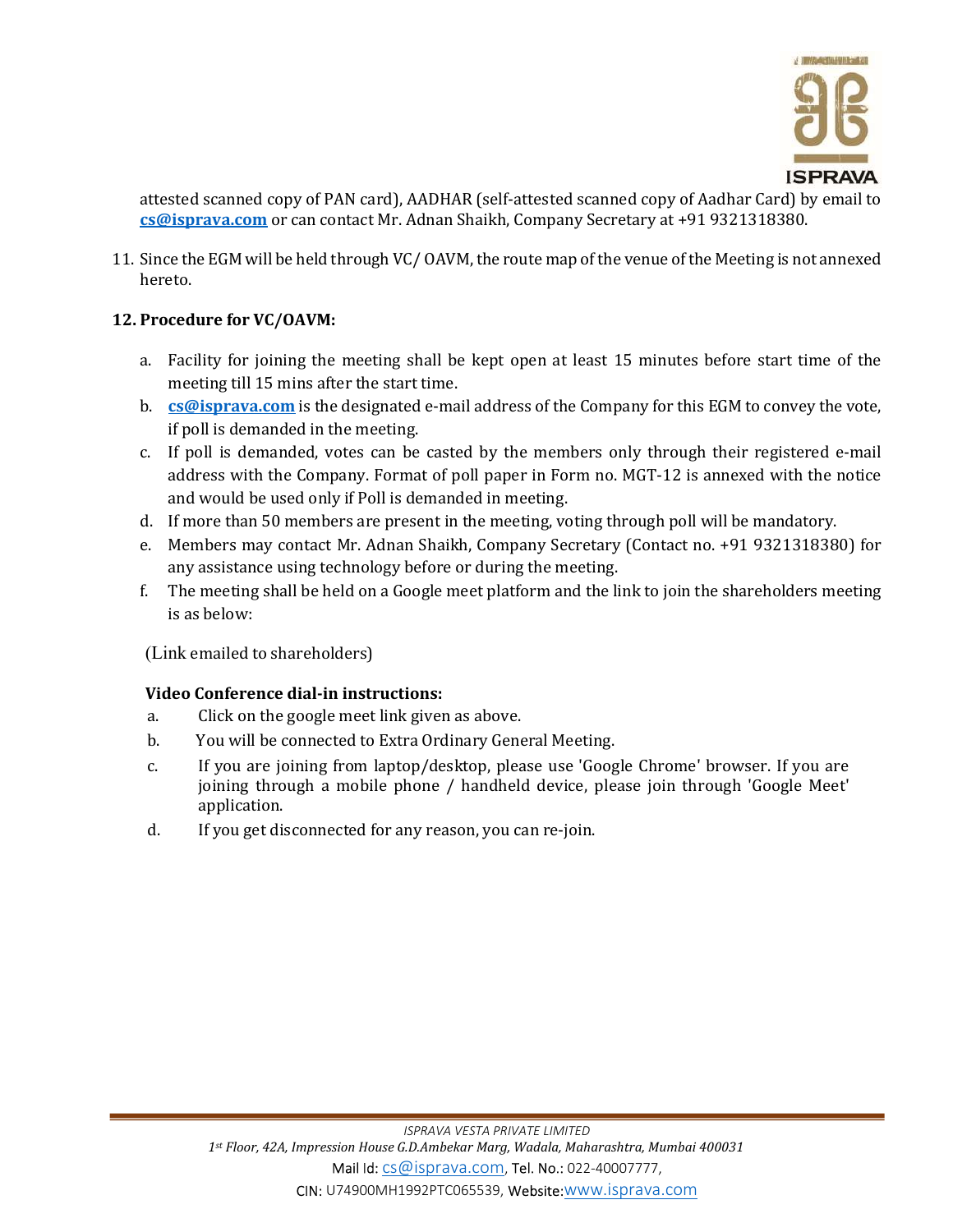

# Annexure to the Notice calling Extra-Ordinary General Meeting The statement of material facts pursuant to section 102 of the Companies Act, 2013

## Item No. 1

As per the provisions of section 62 of the Companies Act, 2013 read with rule 12(4) (b) of the Companies (Share Capital and Debenture) Rules 2014, as amended from time to time, approval of shareholders by way of a separate resolution is to be obtained by the Company in case of grant of options during any one year equals to or exceeds one percent of the issued share capital of the Company at the time of grant of options. The grant of options proposed to Mr. Mohit Gujral may exceed 1% of the issued capital of the Company and therefore approval by way of separate resolution is required.

The Board of Directors recommends the Resolution of the accompanying notice for the approval of members of the Company by way of Ordinary resolution.

None of the Directors, Key Managerial Persons or their relatives are in any way, concerned or interested in the said resolution.

> By Order of the Board FOR ISPRAVA VESTA PRIVATE LIMITED

Place: Mumbai Date:  $23rd$  July,  $2021$  Sd/-

# NIBHRANT DARSHAN SHAH

Director DIN: 02752112 Address: 15, Raitan, Worli Sea Face, Abdul Gaffar Khan Road, Worli Mumbai - 400030